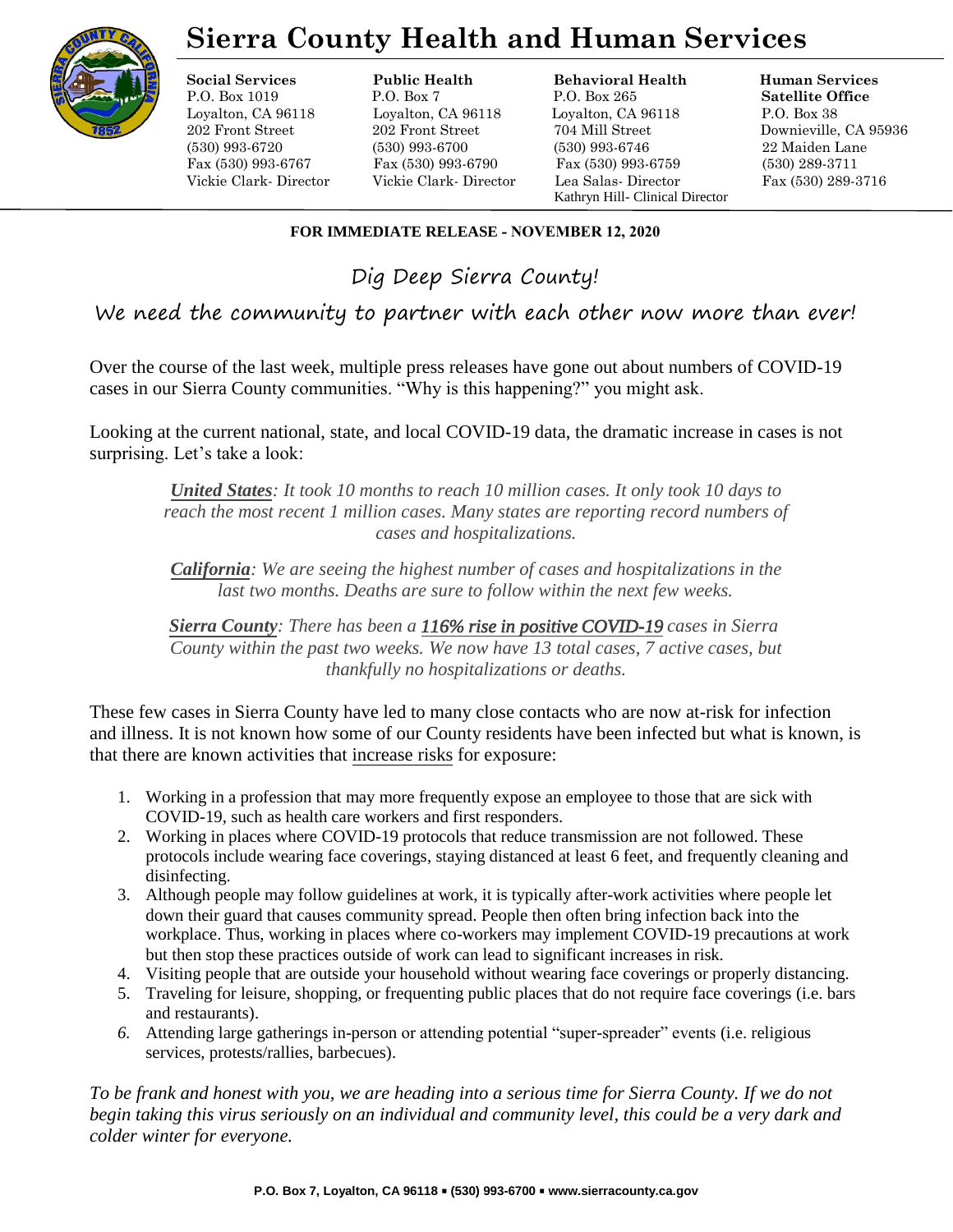Sierra County has been fortunate to be in the Blueprint for a Safer Economy's least restrictive "yellow tier" for the past five consecutive weeks. However, Sierra County Public Health Department anticipates that we will transition to a more restrictive tier, following the local rise in COVID-19 cases.

## **Do the right thing to keep Sierra County residents safe, and the schools and businesses open!**

- Keep your distance
- Wear a mask *it is required by law to wear them as outlined by the California State Health Officers Order*
- Wash your hands
- Expect coworkers to do the right thing by wearing face coverings
- Expect businesses to do the right thing by establishing strong requirements for wearing face coverings by the public and employees while in their place of business
- Do the right thing by minimizing the mixing of households and communities *there is still a State "Stay-At-Home" Order in effect, which was updated on October 29, 2020*

We know that winter is upon us and there will be limited opportunity for outdoor meetings and activities. People are tired and have COVID fatigue, which is understandable. However, gathering indoors or becoming lackadaisical with COVID-19 precautions poses a very real and dangerous threat to Sierra County.

## **Now is not the time to throw caution to the wind!**

On the horizon there is so much promise. Treatments are being developed and vaccines are being produced that have shown >90% effectiveness, and being poised for distribution. Manufacturers still need time to solidify these treatments and vaccines, which is why we need your help. We are asking for you to dig deep. We ask for your ongoing sacrifice to wear a face covering, stay distanced, and continue to avoid activities (that we have given up for so long) that increase the risk for disease transmission. To continue, or start, to use all precaution. We ask for your patience and that you stay home and not gather. We ask you to try unconventional approaches for the holidays, like hosting a virtual Thanksgiving or Christmas light viewing from your car.

Let's work together more than ever, and help each other through these challenging times. In other *words, as has been done so many times in the past, let us roll up our sleeves and pull up our bootstraps for the long haul.* 

Celia Sutton-Pado, MD Public Health Officer Sierra County For more information, please go [to: http://sierracounty.ca.gov/COVID-19](http://sierracounty.ca.gov/582/Coronavirus-COVID-19) Email: COVID19@sierracounty.ca.gov